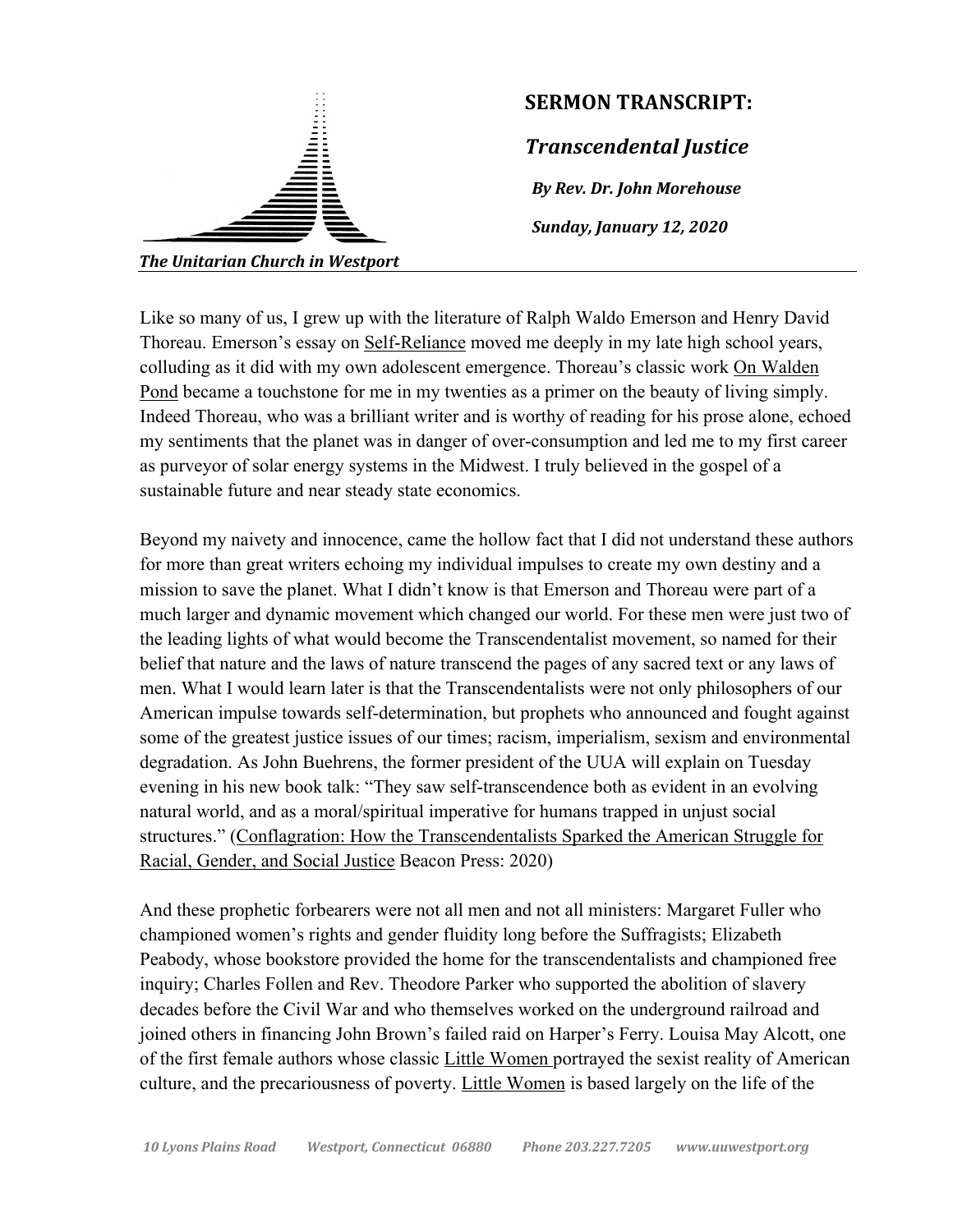Alcotts, themselves staunch reformists, who were threatened more than once with eviction. Thomas Higginson, who radicalized the abolitionist movement and brought Frederick Douglas into the mainstream of the Northern resistance to enslavement. Thoreau himself, who expanded his influence after resisting the poll tax that was used to fund the Mexican war that would annex half of Mexico to the United States, and who was partly responsible for the concept of civil disobedience as it was practiced by Gandhi and King. In fact, Gandhi would credit Thoreau, who never left New England, with his formulation of ahimsa, or non-violent resistance.

Transcendentalists were at the foundation of most every social justice cause we hold to be true and right. Sadly, it took me forty years to discover this, trapped as I was in the fallacy that the Transcendentalists were only concerned with self-improvement and spiritual freedom located within the confines of Concord and its vicinity. John Buehrens' book uncovers the radical truth of who these forbearers were. I strongly recommend you find a way to come on Tuesday night.

But the greater tragedy for us perhaps is the separation our mistaken understanding of Transcendentalism has left us with. As has been the culture of this church since its inception, this sanctuary of glass is seen as spiritual but not political. Within these walls we have worshipped the poetry and prose of the individual as worthy above and beyond the world in need of our privilege. Not always, but often enough. Indeed, this sanctuary built on transcendental values of looking to nature for our sacred solace has perhaps betrayed a greater calling that the real transcendentalists took to be as their life work. Beyond the poetry celebrating the sublime and the sunny, beyond the faith that we were sheltered here from the storms of the world, is a farther and louder calling. A calling that the architect of this building saw in its design; two hands praying but apart to let the light of truth through. But what is that truth? Is it that "all will be well"? Or is it that we are to be fed and emboldened in order to go out into the world beyond this glass and take up the causes that our transcendentalist forbearers were actually calling us to? In fact, if our hands are slightly apart and the light of God is shining through, should we close them in prayer or open them in service? Is it possible that we have gotten it wrong? Is it possible that what we thought was the purpose of our church to inspire has falsely entrapped us in the soothing balm of staving off the world and not engaging it? Not for all of us, but for some. In other words, friends, perhaps this is the year for us to truly step out of our glass chapel and engage in the world of justice, votes and politics, to "UU The Vote" as the UUA President Susan Fredrick Grey has called on us to do.

Transcendentalism is not a philosophy of insulated self-reliance alone, but a religion, our religion, of transcendental justice! A calling out as much or more than a calling in. Can you hear me on this?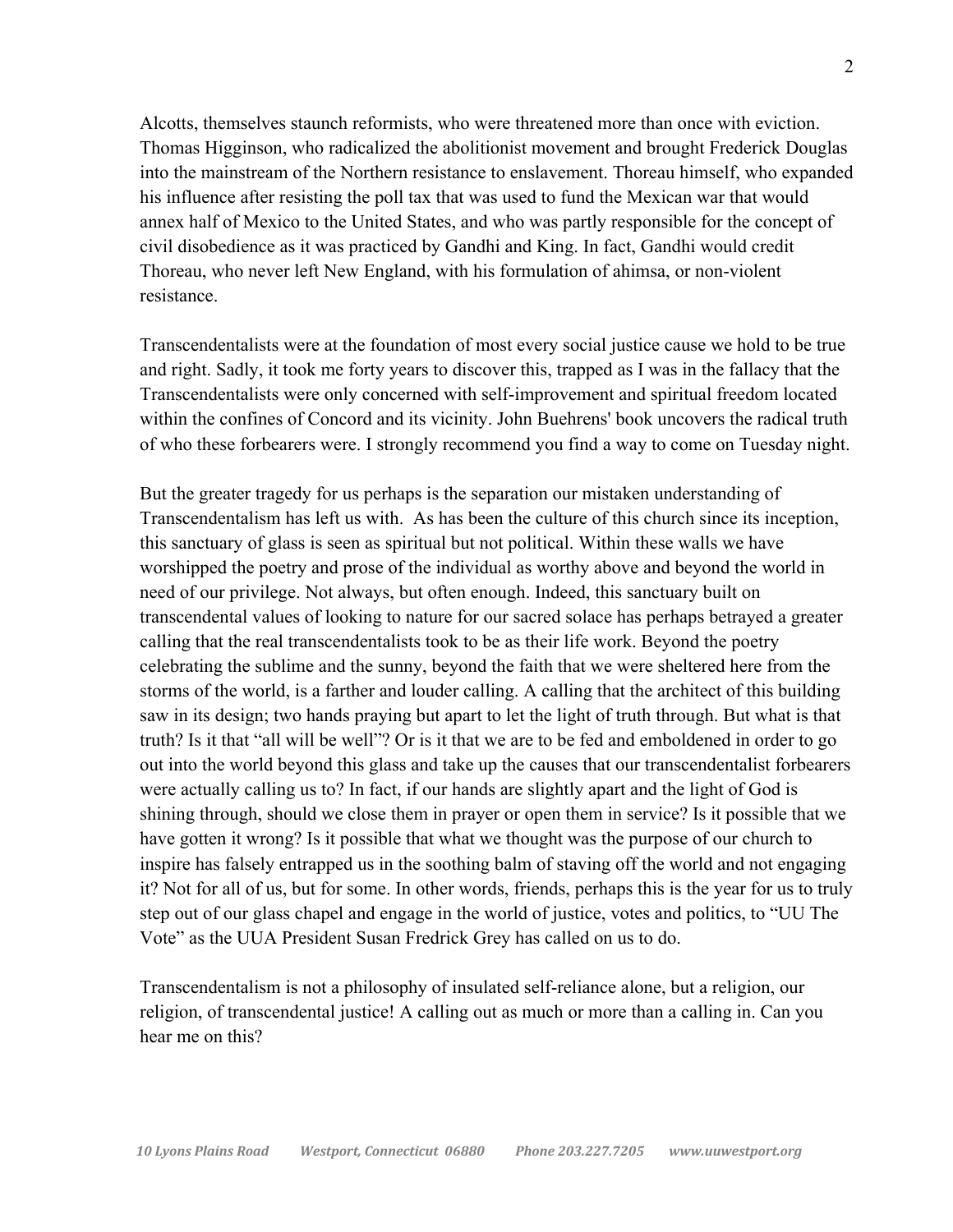And I know I have been lulled into this complacency as well. After Donald Trump was elected my preaching took a decidedly interior turn; realizing you needed strength and resilience for what has been an outrageous and numbing assault on common decency. My sermons have followed in the steps of my predecessor, calling us into our better selves, holding up the worth and dignity of you and all those who suffer, celebrating in Whitman's words "the body electric," the soul of the best of humanity as a tonic to the news cycle's toxins. What I have realized is that I fell into the half-truth of our transcendentalist faith (and as a mystic with a love for nature, I am a Transcendentalist through and through); the half-truth that transcendentalism is only about self-realization and improvement. It was easy to do this, especially after I received so much criticism from some of you that my sermons were too political, whatever that meant.

But I am telling you today that political is also the spiritual. I am reminded of what a previous intern minister Julio Torres said after being criticized for being too political in his preaching. "To deny the political in my preaching is to deny my identity as a preacher and man of color, the political is part of my spiritual identity." Yes, of course I will still preach to our inner needs, but I will also be calling us into our greater needs as a people, and as a congregation. This is where our integrity lies. For what use is the worth of one another if we are not willing to stand up for other's inherent worth; the worth of the homeless, the worth of the addicted, the worth of refugee and the immigrant, the worth of families and children, the worth of black and brown people, the worth of women and all those whose gender identities are not accepted by our society at large. Is this not our calling as well? A calling to go out beyond this walls, in the same spirit as our transcendentalist forbearers: Margaret Fuller, who died for her worth as a woman writer and mother; Theodore Parker, who was the original author of the phrases echoed by others "government of the people, by the people, and for the people" or "the arc of the moral universe is long but it bends towards justice;" or Julia Ward Howe, author of the Battle Hymn of the Republic but also the founder of Mother's Day as a day of peace. These transcendental justice makers were more than the founders of the American Renaissance as John Buehrens writes, but those who started a "second American Revolution –demanding an end to slavery, greater equality for women and greater social opportunity for all." (Buehrens page 8)

Theirs to start and ours to do. Can you still hear their echoes? Because our work is not done; yes, slavery is diminished but the enslavement of black and brown bodies into a system of poverty and criminalization is far from done. Yes, women can vote, but they are still subject to unequal pay, abuse, harassment and a glass ceiling that kept our first woman from the presidency. Yes, few people in America starve anymore, but the growing gap between the rich and the rest of us has grown twice the size of the last gilded age in the last century's 20's, homelessness is on the rise, and as I know all too well from what I give out of my discretionary